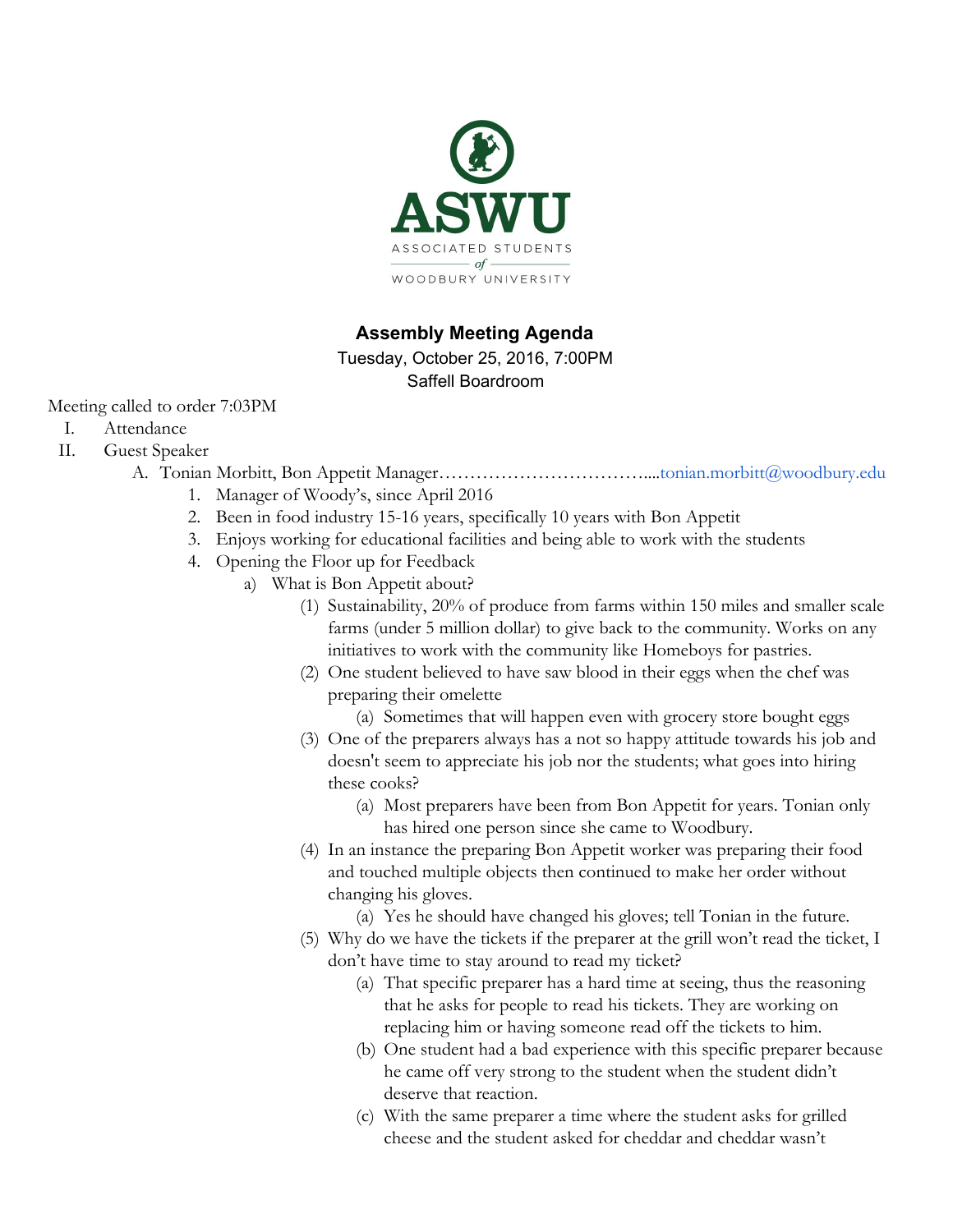available the student proceeded to say provide whatever and the preparer still continued to say the student needed to pick a cheese repetitively.

- (d) Suggestion that to have the workers around him help read the tickets.
- (6) The attitude of the worker are very stressful or unhappy to be at Bon Appetit which we understand is a stressful with the job but students are on their break and do not want to deal with stressful and attitude.
	- (a) Tonian inherited a culture before her that the chiefs were against the students and now she's trying to help move them to its for the students and what ever the students want if they can do that please do that and the preparers did not agree.
	- (b) It takes about three years to have a full culture change
	- (c) She wanted to bring in cups and she has lost 300 cups this semester.
- (7) The platform for the tickets for the deli and grill needs to be improved because a lot of the time the preparers still don't get it right.
	- (a) Technology orders are too expensive and a big investment.
- (8) Is there a reason why there isn't more assortments of condiments for salads
	- (a) They are now in the vitamin water fridge to maintain temperature.
- (9) Can you bring back banana bread and sugar cookies?
	- (a) The person who made the banana bread was on maternity leave. She needs more time then hopefully it will come back.
- (10) I think the attitude of the cashiers is amazing but sometimes they goof off when there is a line and it can be frustrating especially when there is a line.
	- (a) Noted
- (11) Why does Woody's close at 6:30p on Fridays
	- (a) That was something that was inherited but according to the numbers it was a smart move.
	- (b) Tonian would like to get two student workers in the future to work late hours for students to be able to get the to-go, coffee, or snack foods in Woody's.
- (12) What happened to the ice cream? Also maybe have a space diagram to show where different items are.
	- (a) Working on having someone fix the ice cream freezer.
- (13) Why isn't there more gluten free options or why is there cross contamination with gluten and other items, for example they touch bread then lettuce.
	- (a) If someone has celiac disease, they should talk to Torian so she can help that person specifically.
- (14) Can there be more of an assortment of cookies?
	- (a) They do order an assortment but she'll consider increasing her cookie orders.
	- (b) Sugar cookies are Fridays
- (15) Thank you for getting scanners for student ID's
- (16) Having more options in the freezers because sometimes the students don't like what's being served at MTO, Grill, and Deli.
	- (a) Give suggestions on what to serve or get an item from each station and mix it up.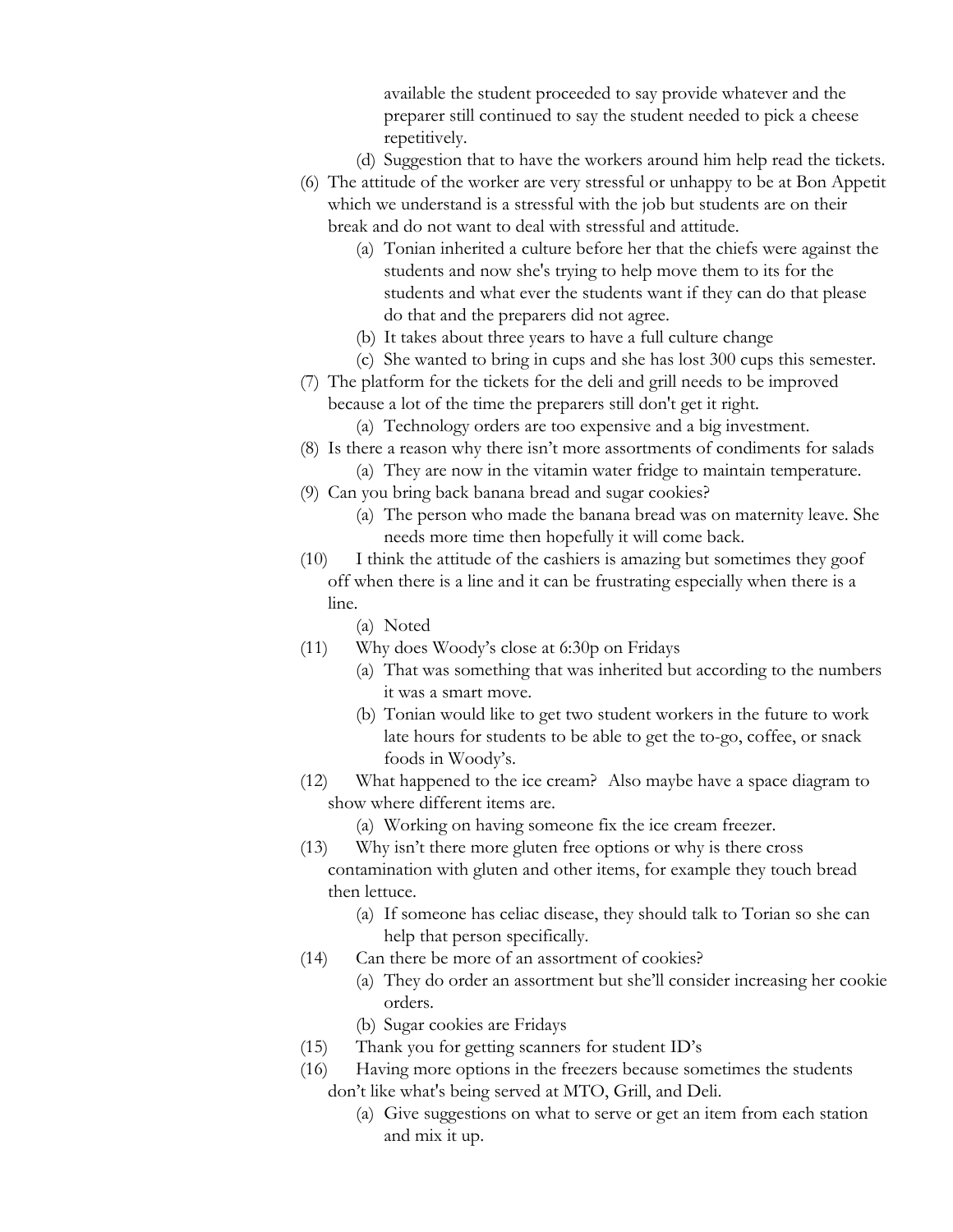- (17) We should fill out the suggestion cards more often when we as the students have so many comments.
	- (a) Tonian takes the time to add a sticky note to the comment cards.
- (18) Food waste
	- (a) Chef and Hunger- any big excesses get donated and they get delivered to a local chefs.

## III. Event Announcements

- A. CLEA-Chips and Salsa at Woody's tomorrow with salsa lesson 6-8p inside woody;s
- B. AIAS- Fix @ Six November 11th at 6pm open to all design majors for turning in work [rep.aiaswu@gmail.com](mailto:rep.aiaswu@gmail.com) email information including name and phone number. AIAS will not be printing the work.
- C. AIAS- 50/50 raffle ("Opportunity Draw") each ticket costing \$2 winner gets 50% of the pot, winner will be announced at Fix  $\omega$  Six.
- D. SGRHO- Breast cancer awareness basket extended to November 4th proceeds going to national breast cancer awareness.
- E. Atmosphere October 29th 7-11p
	- 1. Bus transportation
	- 2. Costume Contest
	- 3. Character
	- 4. Chocolate Fountain
	- 5. Alcohol
	- 6. Buy ticket by tomorrow can win raffle for gift card for a restaurant
	- 7. DJ
	- 8. Appetizer foods
	- 9. Email Amanda with any questions.
- F. Delta Sigma Phi- Halloween Day, October 31st Blood Drive
- G. Writing Center- "oppurtunity draw" for National Authors Day post on Instagram #TWCWoodbury entered to win Barnes and Noble gift card.
- H. 7500 Magazine Fear Fest this Monday, library annex 11:30
- I. October 31st New Members of Sigma Omega Nu Spooky Sunnie Treats \$2 fundraisers
- J. Accounting Society Coffee Cart Monday from 12-1:15
- K. Title XI due October 30th
	- 1. 5 gift cards will be given out for those that have completed it those who finished on time will be in that draw.
	- 2. Please explain in the emails being sent out about what it is and how serious it is.
	- 3. Holds on accounts will start this Friday for those that have not completed.
- L. November 1st begins registration

## IV. Executive Board Reports

A. Jia Er Lin………………………………………………………………………………….President

## 1. [jiaer.lin@woodburyuniversity.edu](mailto:jiaer.lin@woodburyuniversity.edu)

- (1) Meeting with Randy to come about Bulletin Boards
- (2) Christoph and Marc meeting to come about studio scrap bin
- (3) New York Times gave pitch about \$2500 dollar for daily subscription &
	- access to database (1851-present)

## (a) 7 votes for yes

- B. Alexandra Holguin.………………………………………………………..Executive Vice President
	- 1. [aswu@woodbury.edu](mailto:aswu@woodbury.edu)
		- a) Update on Interns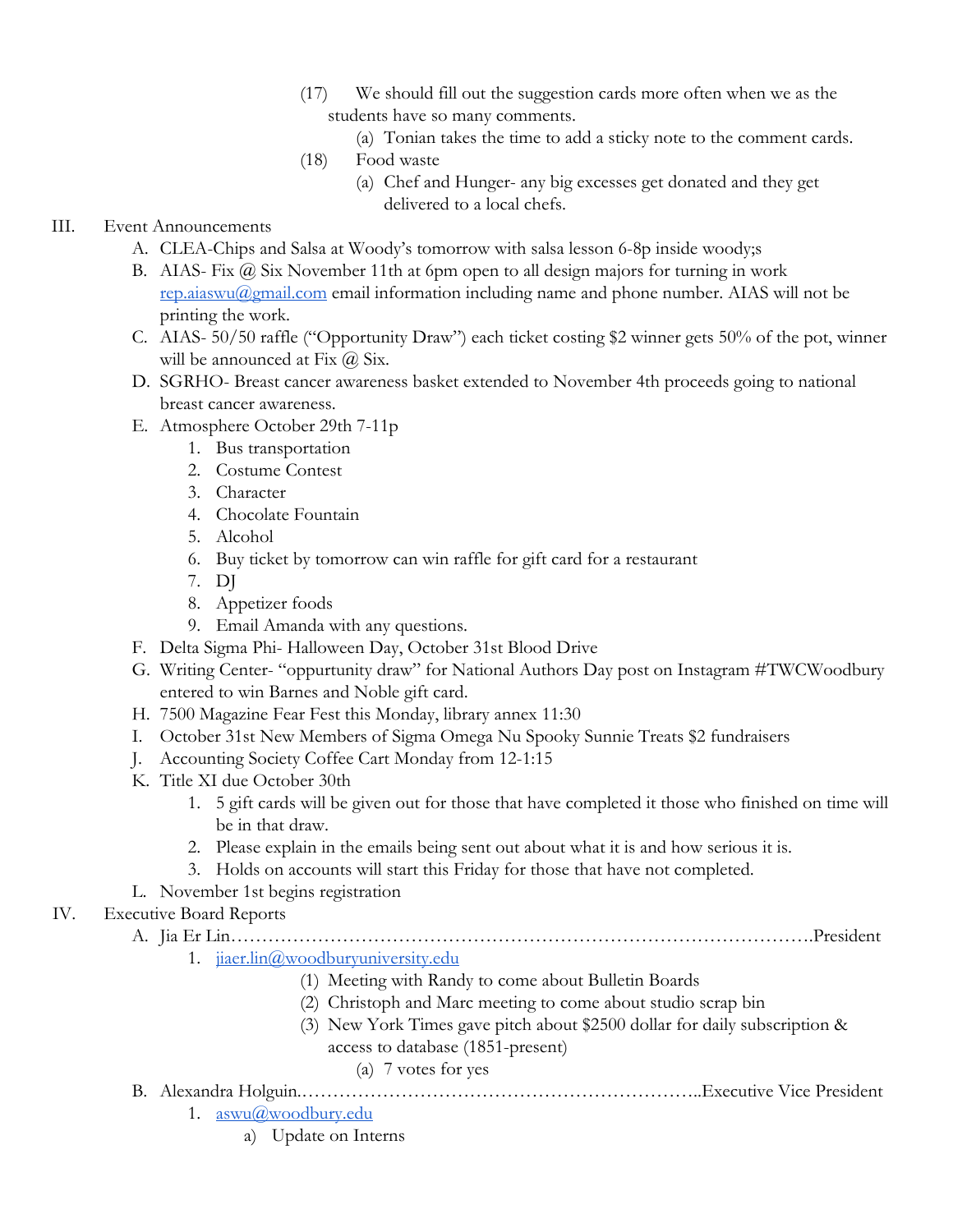- (1) Bury Letters
- (2) Bird Feeders
- (3) Hammocks
- (4) Community Garden Dirt
- (5) Speakers for NH patio SH courtyard
- (6) Bulletin Boards
	- (a) Meeting with Shop Master Oscar Corletto
- (7) Privacy Fence for Pool
- (8) Banners for Gym and Pool House
- (9) Still waiting for door for Pool House
- b) Reminder to email the correct email I don't own a woodbury email
- c) New flyers for surveys that will be going up this week will also be sending out an email with all the surveys please share them with you organization's it just takes a forward.
- d) Game Club please stay after to see me as well as if you were late to check in.
- e) Senators and VP of Marketing Intern stay after.

# C. Alexandra Rodriguez……………………………………………………..Vice President of Finance

- 1. [Alex.rodriguez@woodburyuniversity.edu](mailto:Alex.rodriguez@woodburyuniversity.edu)
	- a) Reminders
		- (1) Make sure to follow posting guidelines for flyers for your events.
		- (2) Make sure to do reconciliation for OAC events within 10 business days to not be penalized.
		- (3) For proposals for events please email it at least two weeks in advance.
- D. Esteban Cerna………………………………....…………..Vice President of Student Organizations
	- 1. [esteban.m.cerna@hotmail.com](mailto:esteban.m.cerna@hotmail.com)
		- a) Keep an eye out for an email for a survey about inactive organizations to send out to your members of your organizations.
		- b) Also look out for another email about OAC reconciliations packets
	- c) FREAs need to be turned in at least two weeks in advance.
- E. Stephanie Sandoval……………………………………………………..Vice President of Marketing
	- 1. [stephanie.sandoval@woodburyuniversity.edu](mailto:stephanie.sandoval@woodburyuniversity.edu)
		- a) Send in fliers and event details for them to be featured on social media and the ASWU website.

## F. Amanda Sachartoff…………………………………………………...Vice President of Student Life

- 1. [amandasachartoff@gmail.com](mailto:amandasachartoff@gmail.com)
	- a) Amanda is working on spaces on campus to be improved through things such as umbrellas or blankets.
		- (1) Does anyone have suggestions for places for these
			- (a) Cots in grass areas
			- (b) Library courtyard
			- (c) Fabric tied to trees to make shaded spaces
			- (d) Hammocks in Quad
				- (i) Grove is the prototype to push the quad
			- (e) The back study room and north hall lobby that use to be a study room
				- (i) Was changed into a storage room for Resident Hall Association
		- (2) Midnight Breakfast will be returning during finals